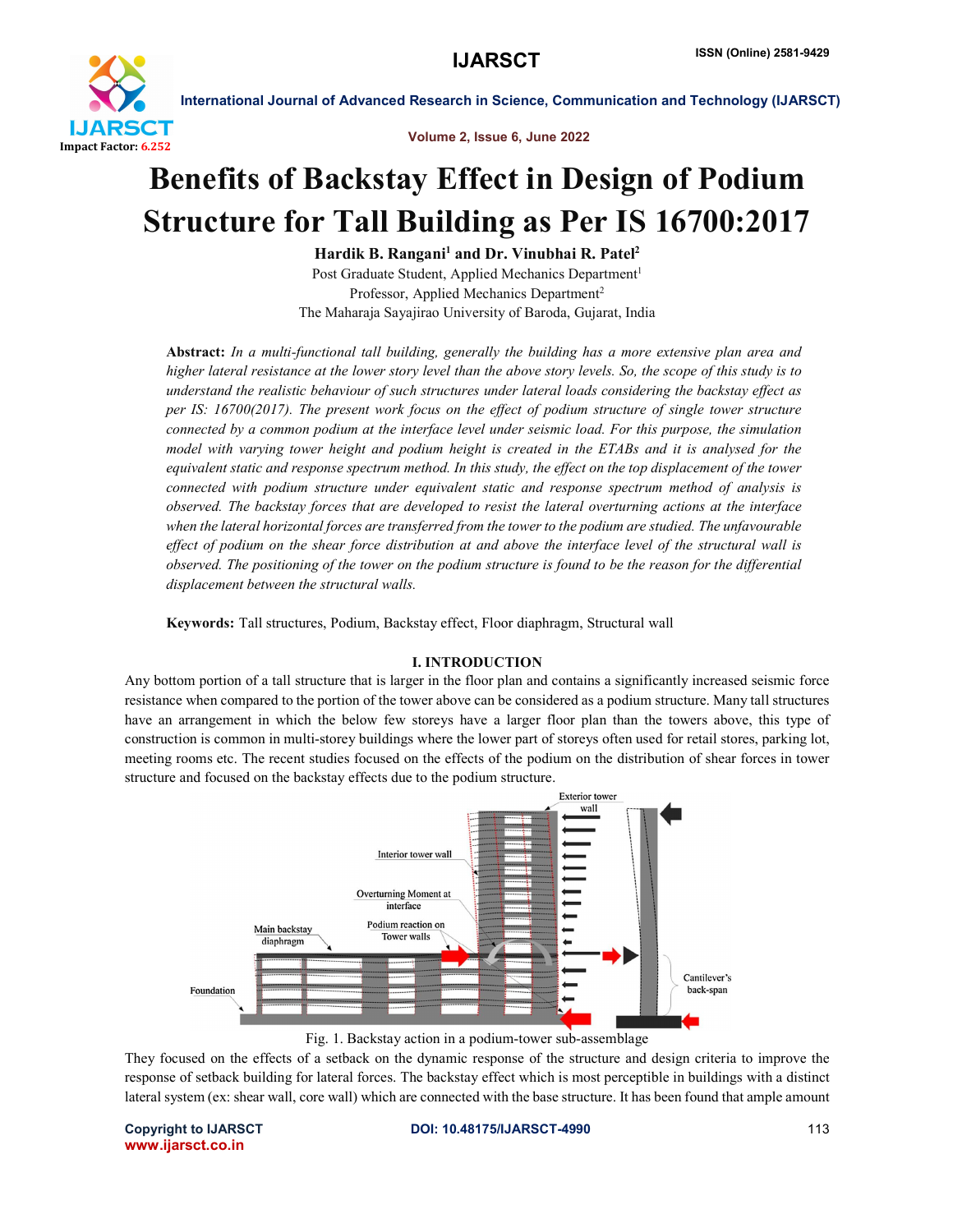

International Journal of Advanced Research in Science, Communication and Technology (IJARSCT)

#### Volume 2, Issue 6, June 2022

of study has been carried out on the displacement parameter for single tower connected by a podium structure in which the number of storeys in the podium structure is varied. Lacks detailed study on backstay, strutting action and differential displacement occurring at the podium tower interface level. To encounter this limitation the presentstudy has been carried out. In this present investigation the top displacement behaviour of the single tower structure with increasing the number of stories in the podium structure is carried out. To determine the optimum placement of the tower on the podium structure the strutting action and the differential displacement developed at the interface level of the tower positioned centrally and the tower which is offset from the centre of the podium are studied. The amount of backstay forces developed at the podium tower interface level are also presented in this paper.



Fig-2:- Load paths in Lateral Overturning Resistance of Tall Buildings with Podium

#### II. OBJECTIVE

To understand the phenomena of the Backstay effect observed in the tower-podium type structures by considering the provisions given in the Indian standards (IS 16700: 2017).

With this parameters different models will be prepared & Compare

- 1. Tower Only
- 2. Single tower with Podium
- 3. Multiple towers with common (Sharing) podium etc.
- 4. Cut-outs in the diaphragms with podium and tower together.

#### III. METHODOLOGY

25 storey RCC lateral load resisting structures with and without podiums are modelled using the extended 3D analysis of building system (ETABS) software. Each floor is taken as 3m height. The number of storeys in the podium structure is also varied from one to three storeys. The two cases are considered in this study are as follows,

Case 1: The tower structure without a podium structure, where the base dimension of the architectural plan is 30m×30m. Case 2: The tower structure with podium structure, where the architectural plan area for tower structure is 30m×30m and plan area of podium structure is 114m×114m.

## IV. ANALYSIS

CSI ETABS 2018 software was used for the analysis of the said 25 storey structure. The whole study was performed considering Earthquake load and Gravity Loads. Diaphragm have been modelled as Semi-Rigid because they transfer the loads acting on it (transverse & in plane) through out of plane to study the Backstay Effect these factors are to be considered and understood.

www.ijarsct.co.in

#### Copyright to IJARSCT **DOI: 10.48175/IJARSCT-4990** 114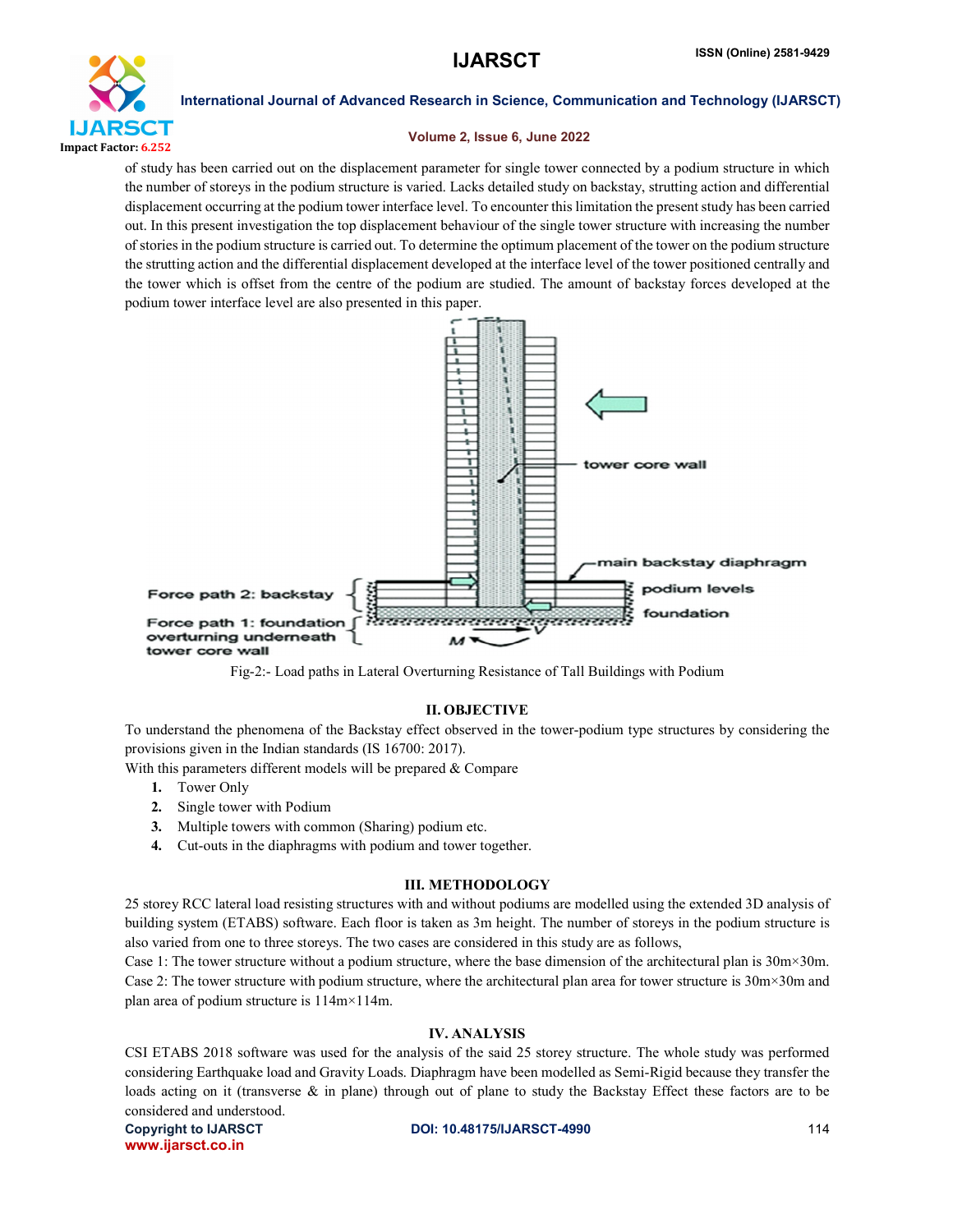

#### International Journal of Advanced Research in Science, Communication and Technology (IJARSCT)

#### Volume 2, Issue 6, June 2022

| <b>LOAD AND SEISMIC FACTOR</b> |                      |
|--------------------------------|----------------------|
| Dead Load                      | $1.5 \text{ kN/m}^2$ |
| Live Load                      | $3 \text{ kN/m}^2$   |
| Seismic Zone                   | Ш                    |
| Zone Factor                    | 0.16                 |
| Response reduction factor      | 5                    |
| Importance factor              | 12                   |
| Soil condition                 | Medium               |

Table 1: Load and Seismic Factor







Fig 3: 3d view of tower Fig4: Podium Plan Fig5: 3d view of building

Concrete Grade for slabs is M40 and different sizes of thickness considered are 150 mm, 200 mm. Concrete Grade for Beams is M55 and sections are (300x750) mm. Concrete Grade for Columns is M60 and sections used are (900x900) mm. Concrete Grade for Structural Wall is M40 and sections are 300 mm.

### V. RESULT

Following 4 ETABS Models were prepared.

- $\bullet$  Model 1: T: Tower only
- Model 2:  $T+P1$ : Tower + 1 storey podium
- $\bullet$  Model 3: T+P2: Tower + 2 Storey Podium
- $\bullet$  Model 4 : T+P3: Tower + 3 Storey Podium

As per tall building code clause 5.4 for lateral drift for factored earth quake load factored combination the drift is limited to h<sub>i</sub> / 250. For dynamic analysis displacement for scaled factor of base shear for bare frame h<sub>i</sub>/250 theoretical limit was calculated to be 300 mm. It was found that bare frame displacement was found to be within the limits for dynamic analysis. The Top storey displacement for only tower is 207.80 mm and Four Storey podium Displacement is 157 mm. The top storey displacements for rigid decreased about 20 to 25 % when back stay diaphragm effect was considered. This is because increase in stiffness and mass due to backstay diaphragm.

Inter storey drift = 0.004 x H (Floor height 3000 mm). Storey drift limitation as per IS 1893-2016 clause 7.11.1 shall not exceed 0.004 times the storey height under the action of design base shear V<sub>b</sub>. As per IS 16700- 2017 the storey tall building code the drift is taken as limited as  $h_i/400$ . Drift limit 0.004 x 3000 = 12.0 mm.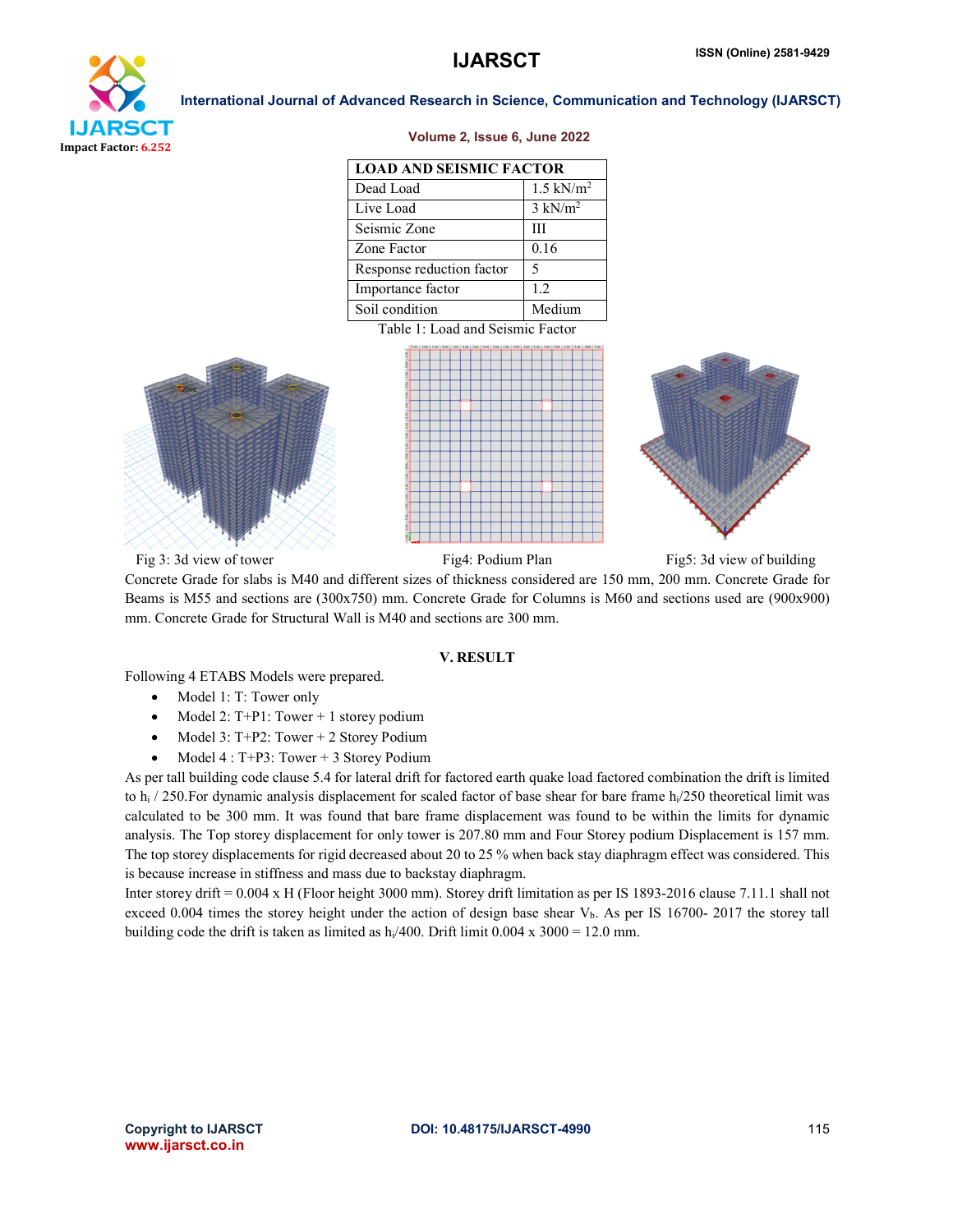Volume 2, Issue 6, June 2022



#### International Journal of Advanced Research in Science, Communication and Technology (IJARSCT)



Fig 7: Storey Drift Fig 8: Storey Shear

Fig8: showed maximum shear reversal. From the results obtained, and Fig9: maximum Bending Moment in case of only Tower was observed at the Base level while considering Backstay (Podium + Tower), maximum Bending Moment was observed at the main Backstay level. Similar Shear Reversals were observed in case of both the Lateral directions. Shear reversal is critical because shear force changes direction within the podium levels, and same lateral load resisting element helps resist the changing shear force.



Fig 9: Overturning moment

#### VI. CONCLUSION

- The effect of backstay diaphragm results in increased mass therefore resulting in proportional increase in base shear. For low rise structure the stiffness of building the benefit of backstay diaphragm were not much when compared to high structure.
- There was 20 -25 % of reduction in displacement with consideration of backstay effect with backstay diaphragm effect in Three storey podium when compared to Tower only.
- Displacement gradually reduces more with effect of backstay and retaining wall.

www.ijarsct.co.in